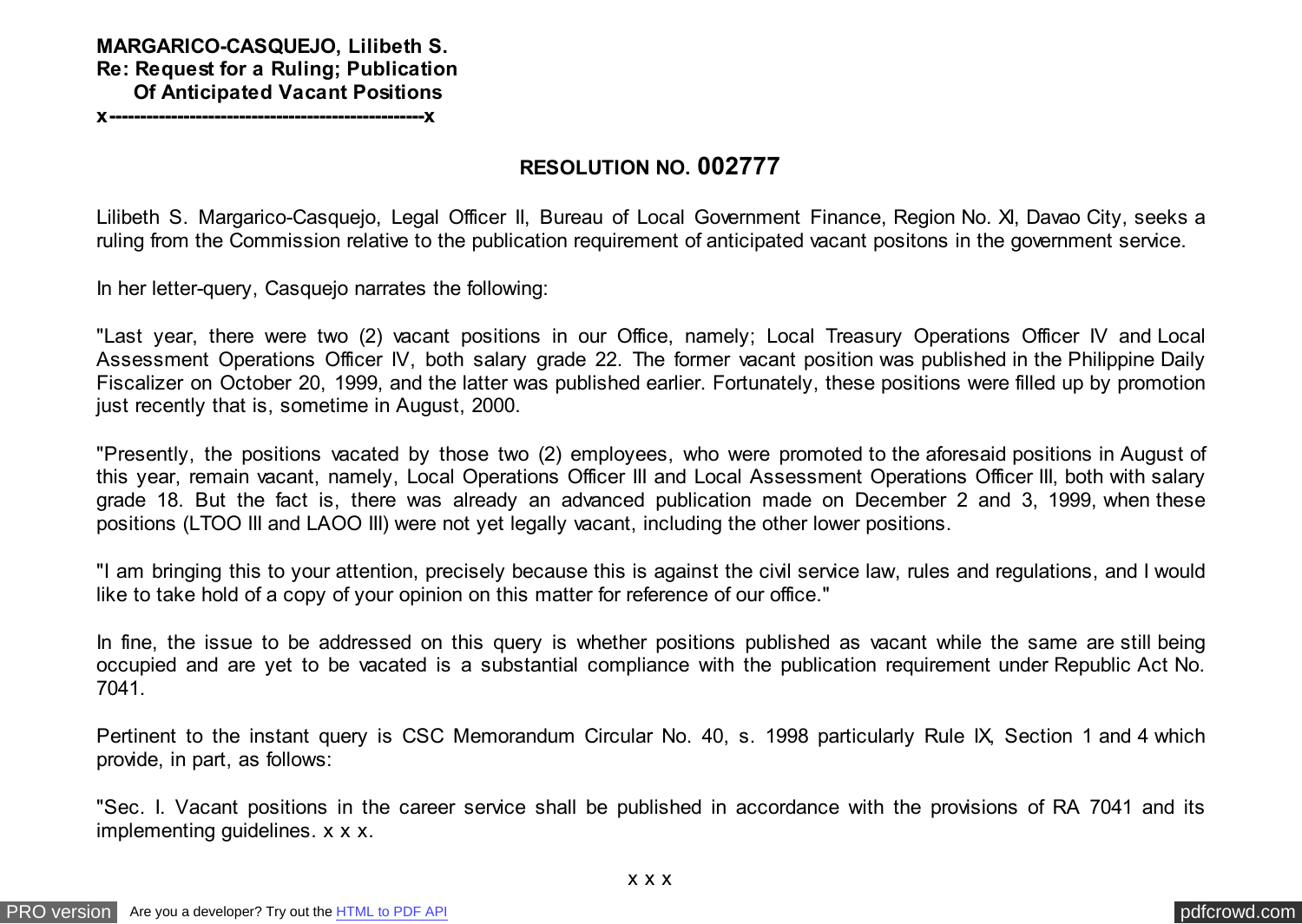"Sec. 4. In case of chain promotion, anticipated vacancies may be published simultaneously with the existing vacant positions/s."

Pertinent to the instant query is CSC Memorandum Circular No. 40, s. 1998 particularly Rule IX, Sections 1 and 4 which provide, in part, as follows:

"Sec. I. Vacant positions in the career service shall be published in accordance with the provisions of RA 7041 and its implementing guidelines. x x x

#### x x x

"Sec. 4. In case of chain promotion, anticipated vacancies may be published simultaneously with the existing vacant position/s."

The publication of the positions of LTOO III and LAOO III made in anticipation of the vacancies therein was by reason of the chain promotion which is allowed by CSC Memorandum Circular No. 40, s. 1998.

The Commission holds that the anticipated promotion of the occupant of a particular position technically renders the position vacant. Hence, the said vacancy must be published pursuant to R.A. No. 7041. In this regard, the publication of the anticipated vacancies may be made either simultaneously or separately with the existing vacant positions.

It is worthy to note that the publication of the existing vacant positions, although not made simultaneously with the anticipated vacancies, does not render said publication ineffective. The import of the civil service law respecting the simultaneous publication of the existing and anticipated vacant positions is merely directory but not mandatory. Hence, the publication of anticipated vacancies may be made separately. What is important is that the existing and anticipated vacancies are published in view of the chain promotions.

WHEREFORE, the Commission hereby holds and so rules that the publication of the positions of Local Treasury Operations Officer III and Local Assessment Operations Officer III while the same are still occupied was valid and effective as they were part of chain promotions.

Quezon City, DEC 13 2000

## **(SGD.) JOSE F. ERESTAIN, JR.**

### Commissioner